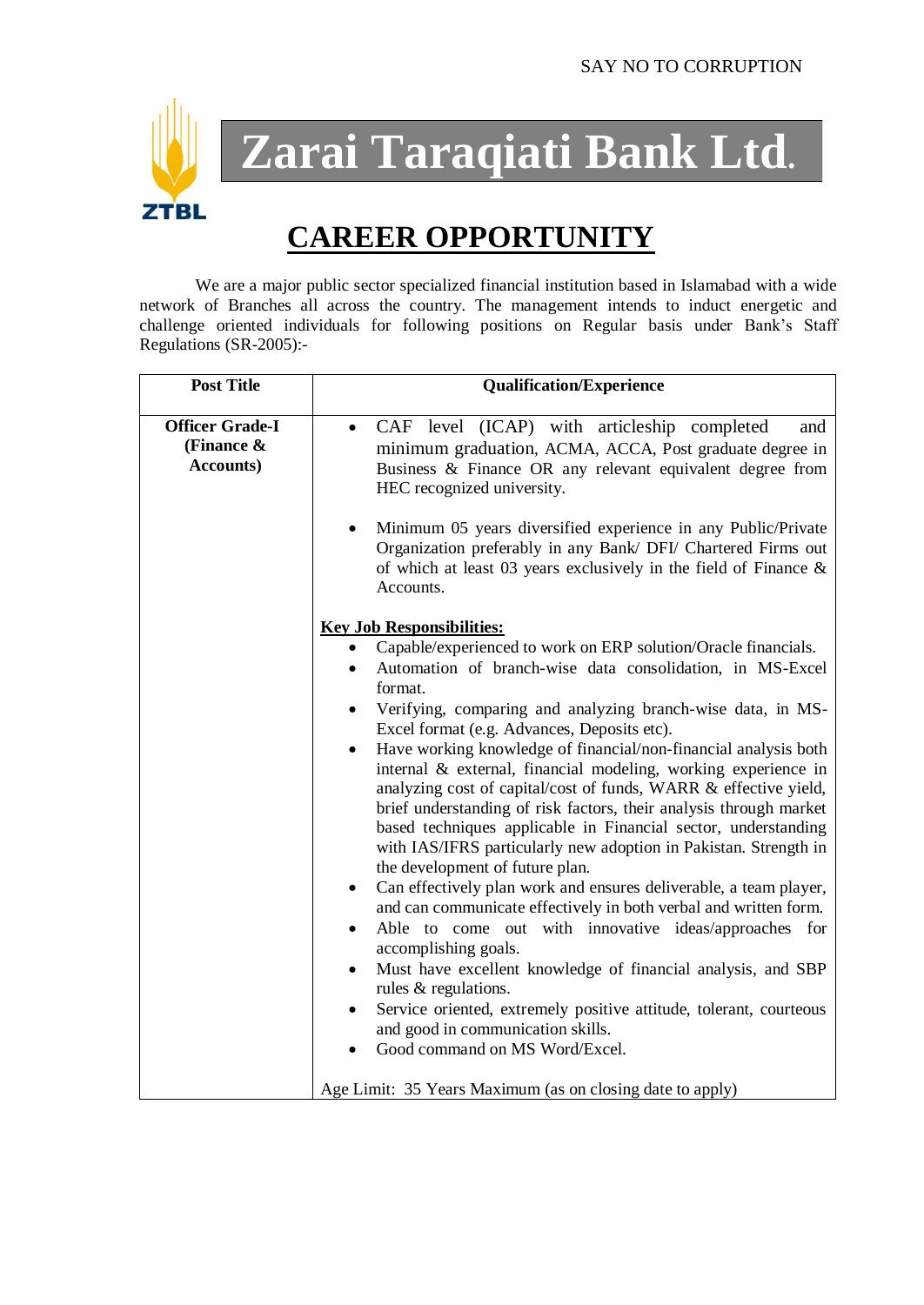## SAY NO TO CORRUPTION

| <b>Officer Grade-I</b><br>(Hyperion) | CAF level (ICAP) with articleship completed and minimum<br>graduation, ACMA, ACCA, Post graduate degree in Business &<br>Finance OR any relevant equivalent degree from HEC recognized<br>university.<br>Minimum 05 years diversified experience in any Public/Private<br>$\bullet$<br>Organization preferably in any Bank/ DFI/ Chartered Firms out<br>of which at least 03 years exclusively in the field of Finance $\&$<br>Accounts.                                                                                                                                                                                                                                                                                                                                                                                                                                                                                                                                                                                                                                                                                                                                                                                                                                             |
|--------------------------------------|--------------------------------------------------------------------------------------------------------------------------------------------------------------------------------------------------------------------------------------------------------------------------------------------------------------------------------------------------------------------------------------------------------------------------------------------------------------------------------------------------------------------------------------------------------------------------------------------------------------------------------------------------------------------------------------------------------------------------------------------------------------------------------------------------------------------------------------------------------------------------------------------------------------------------------------------------------------------------------------------------------------------------------------------------------------------------------------------------------------------------------------------------------------------------------------------------------------------------------------------------------------------------------------|
|                                      | <b>Key Job Responsibilities:</b><br>Capable/experienced to manage Hyperion planning solution<br>$\bullet$<br>Sufficient knowledge of Hyperion to design, amend/ change in<br>$\bullet$<br>approval hierarchy, data forms, business rules, variables members<br>& smart view etc.<br>Metadata update and life cycle management.<br>٠<br>Sound knowledge in Essbase, Easconsole (Maintenance).<br>$\bullet$<br>Financial Statement studio experience<br>٠<br>Back end and front end uploading of data.<br>$\bullet$<br>User excess management complete training & support.<br>$\bullet$<br>Advance excel/ budgeting and forecasting knowledge.<br>$\bullet$<br>Verifying, comparing and analyzing cost centre wise /division/<br>٠<br>department wise data in MS- Excel format (E-g. Advances,<br>Deposits etc).<br>Complete knowledge in GL and extraction /uploading of data for<br>$\bullet$<br>Hyperion use for budgeting purpose.<br>Able to come out with innovative ideas/approaches for<br>$\bullet$<br>accomplishing goals.<br>Must have excellent knowledge of financial analysis, and SBP<br>rules & regulations.<br>Service oriented, extremely positive attitude, tolerant, courteous<br>$\bullet$<br>and good in communication skills.<br>Good command on MS Word/Excel. |
|                                      | Age Limit: 35 Years Maximum (as on closing date to apply)                                                                                                                                                                                                                                                                                                                                                                                                                                                                                                                                                                                                                                                                                                                                                                                                                                                                                                                                                                                                                                                                                                                                                                                                                            |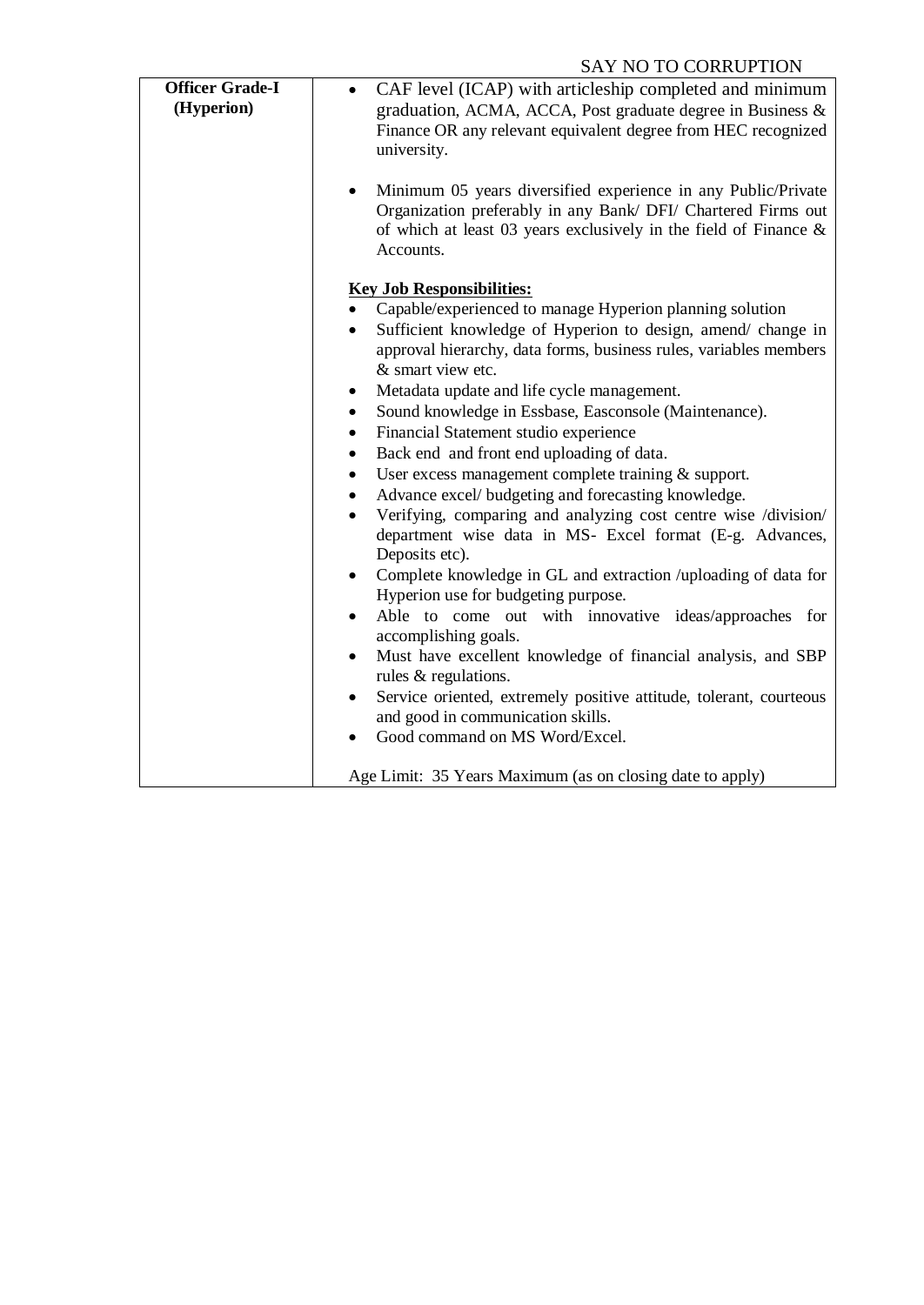### SAY NO TO CORRUPTION

| <b>Officer Grade-II</b><br>(Finance $\&$<br><b>Accounts</b> ) | CAF level (ICAP) completed with minimum graduation,<br>ACMA finalist with minimum graduation, ACCA, Post graduate<br>degree in Business & Finance OR any relevant equivalent degree<br>from HEC recognized university.<br>Minimum 03 years diversified experience in any Public/Private<br>$\bullet$<br>Organization preferably in any Bank/ DFI/ Chartered Firms out<br>of which at least 02 years exclusively in the field of Finance $\&$<br>Accounts.                                                                                                                                                                                                                                                                                                                                                                                                                                                                                                                                                                                                                                                                                                                                                                                                                                                                                               |
|---------------------------------------------------------------|---------------------------------------------------------------------------------------------------------------------------------------------------------------------------------------------------------------------------------------------------------------------------------------------------------------------------------------------------------------------------------------------------------------------------------------------------------------------------------------------------------------------------------------------------------------------------------------------------------------------------------------------------------------------------------------------------------------------------------------------------------------------------------------------------------------------------------------------------------------------------------------------------------------------------------------------------------------------------------------------------------------------------------------------------------------------------------------------------------------------------------------------------------------------------------------------------------------------------------------------------------------------------------------------------------------------------------------------------------|
|                                                               | <b>Key Job Responsibilities:</b><br>Capable/experienced to work on ERP solution/Oracle financials.<br>Automation of branch-wise data consolidation, in MS-Excel<br>$\bullet$<br>format.<br>Verifying, comparing and analyzing branch-wise data, in MS-<br>٠<br>Excel format (e.g. Advances, Deposits etc).<br>Have working knowledge of financial/non-financial analysis both<br>$\bullet$<br>internal & external, financial modeling, working experience in<br>analyzing cost of capital/cost of funds, WARR & effective yield,<br>brief understanding of risk factors, their analysis through market<br>based techniques applicable in Financial sector, understanding<br>with IAS/IFRS particularly new adoption in Pakistan. Strength in<br>the development of future plan.<br>Can effectively plan work and ensures deliverable, a team player,<br>$\bullet$<br>and can communicate effectively in both verbal and written form.<br>Able to come out with innovative ideas/approaches for<br>$\bullet$<br>accomplishing goals.<br>Must have excellent knowledge of financial analysis, and SBP<br>$\bullet$<br>rules & regulations.<br>Service oriented, extremely positive attitude, tolerant, courteous<br>٠<br>and good in communication skills.<br>Good command on MS Word/Excel.<br>Age Limit: 32 Years Maximum (as on closing date to apply) |

- We offer competitive remuneration package geared towards attracting best talent in the market.
- Applicants should have minimum 2.5 CGPA out of 4 or equivalent OR minimum 60% marks in degree on the basis of which application is being submitted.
- Dual Nationality holders are not eligible to apply.
- Only short-listed candidates will be called for interview.
- No TA/DA will be admissible for interview.
- Interested candidates may apply online through website: [www.ztbl.com.pk.](http://www.ztbl.com.pk/)
- Advertisement Date: 12.07.2020
- Closing Date of Advertisement: 26.07.2020

#### **Please note that any kind of external/internal influence or SAFARISH in Recruitment process would lead to cancel the credentials of candidate and applicant would be immediately BLACKLISTED.**